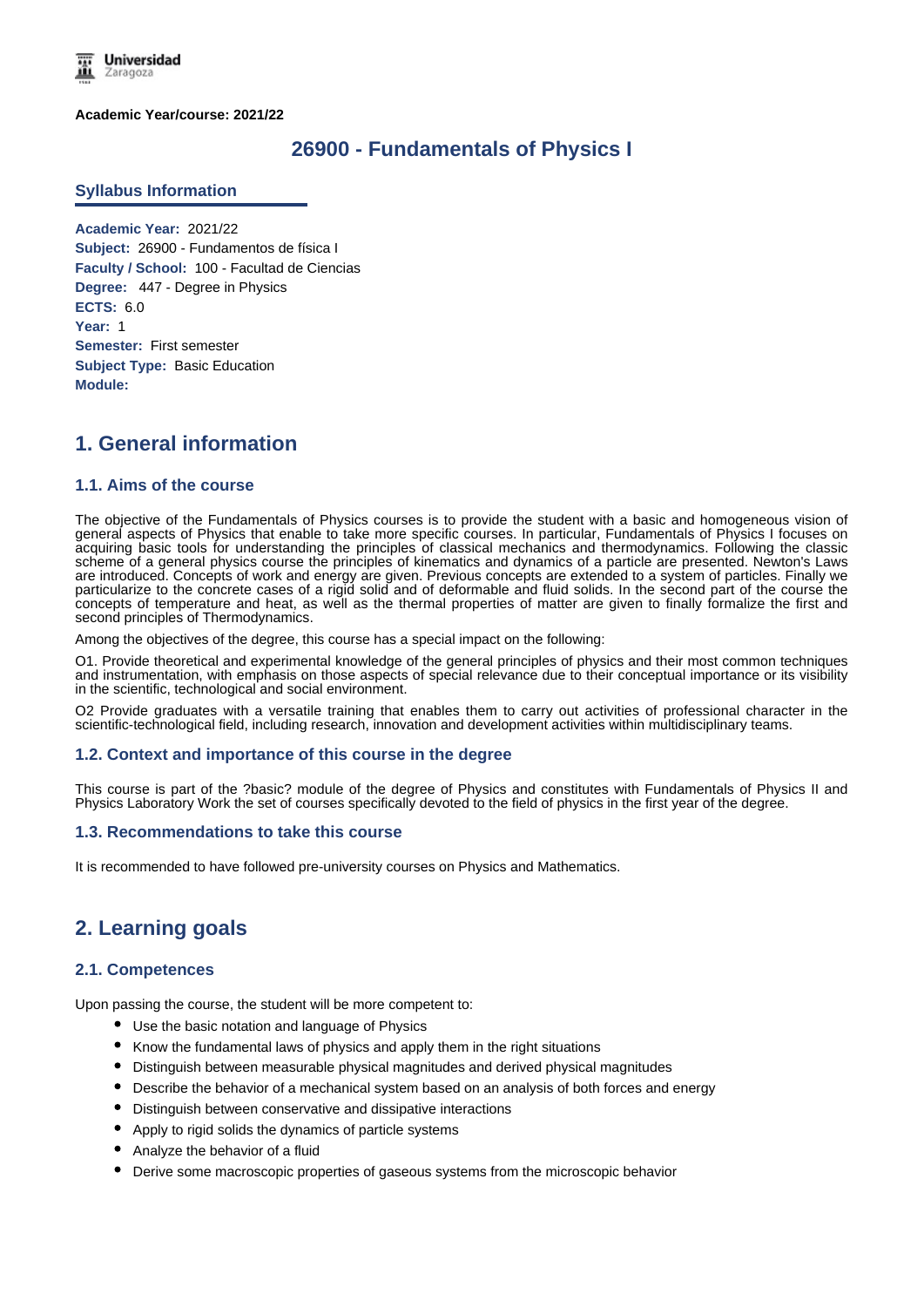Apply the principles of Thermodynamics correctly in simple systems

## **2.2. Learning goals**

To pass this course, the student must demonstrate the following results:

- Calculate the trajectory of a particle when initial conditions of the movement and the acting forces are known.
- Solve the two bodies problem
- Analyze collisions using conservation theorems
- Describe physically the rotation of a rigid solid around an axis
- $\bullet$  Identify the different fluid dynamics regimes
- Derive the equation of state of the ideal gas from the kinetic theory
- Calculate the performance of a thermal machine

## **2.3. Importance of learning goals**

The course Fundamentals of Physics I is a fundamental element for the acquisition by the student of the competences of the degree. It is the first approximation of the student to the contents of Physics at the university, and in particular to the courses of Mechanics and Thermodynamics, which are central in Physics. This course is designed as a basic course and turns out, therefore, essential for obtaining the objectives of the degree.

# **3. Assessment (1st and 2nd call)**

### **3.1. Assessment tasks (description of tasks, marking system and assessment criteria)**

Final mark is given in a scale from 0 (lower mark) to 10 (higher mark). The student needs a 5 to pass the course.

The student must demonstrate that he has achieved the anticipated learning outcomes through a continuous evaluation (which will constitute up to 30% of the total result) and the examination test (at least the 70% of the total result).

a) Result of the continuous evaluation. It mainly evaluates the solution of a series of problems proposed throughout the course. For this, the following rules will be followed:

- The teacher will propose sequentially throughout the course a series of problems. Some of them will be solved in class; others must be individually solved and submitted by the student within the established period.
- Each student must submit at least the 75% of the requested problems. Otherwise, the student will be evaluated directly through the global test.
- To evaluate this activity, two written tests will be carried out throughout the semester. These tests shall consist on the total or partial resolution of a selection of problems among the proposed ones.
- Obtained mark can be modified, always in a positive way, by the participation and attitude of the student along the course. Class attendance is not mandatory but strongly recommended.

b) Result of the examination test: The examination will consist of two parts, one with theoretical questions, and the other with problems. Each one will be evaluated up to ten points. The result of the examination test will be the sum of the grade of the two parts, divided for two, except if the result of one of the two parts is less than three or the result of the test is less than four, in which case the course will be considered suspended.

c) Total result: will be obtained by multiplying the result of the continuous evaluation by 0.3, the result of the final exam by 0.7 and adding both amounts. The course is considered approved if the total result is equal to or greater than five, except for the cases referred above, in which the student is suspended for low performance in any part of the exam, or must pass a global evaluation for failing to comply with the conditions of the continuous evaluation. At any moment, a student may request to be evaluated only by the result of the single global test.

### **Success of the course through a single global test:**

The evaluation will be obtained directly from an exam test: the exam will consist of two parts: theoretical questions and problems. Each one will be evaluated up to ten points. The total result will be the sum of both marks divided for two, except if the result of one of the two parts is less than four points, in which case the course will be considered failed.

# **4. Methodology, learning tasks, syllabus and resources**

### **4.1. Methodological overview**

The methodology followed in this course is oriented towards the achievement of the learning objectives. A wide range of teaching and learning tasks are implemented, such as:

M1 Theoretical lectures: they present to the student the basic theoretical contents to achieve the associated technical competences (CE1, CE2, CE6).